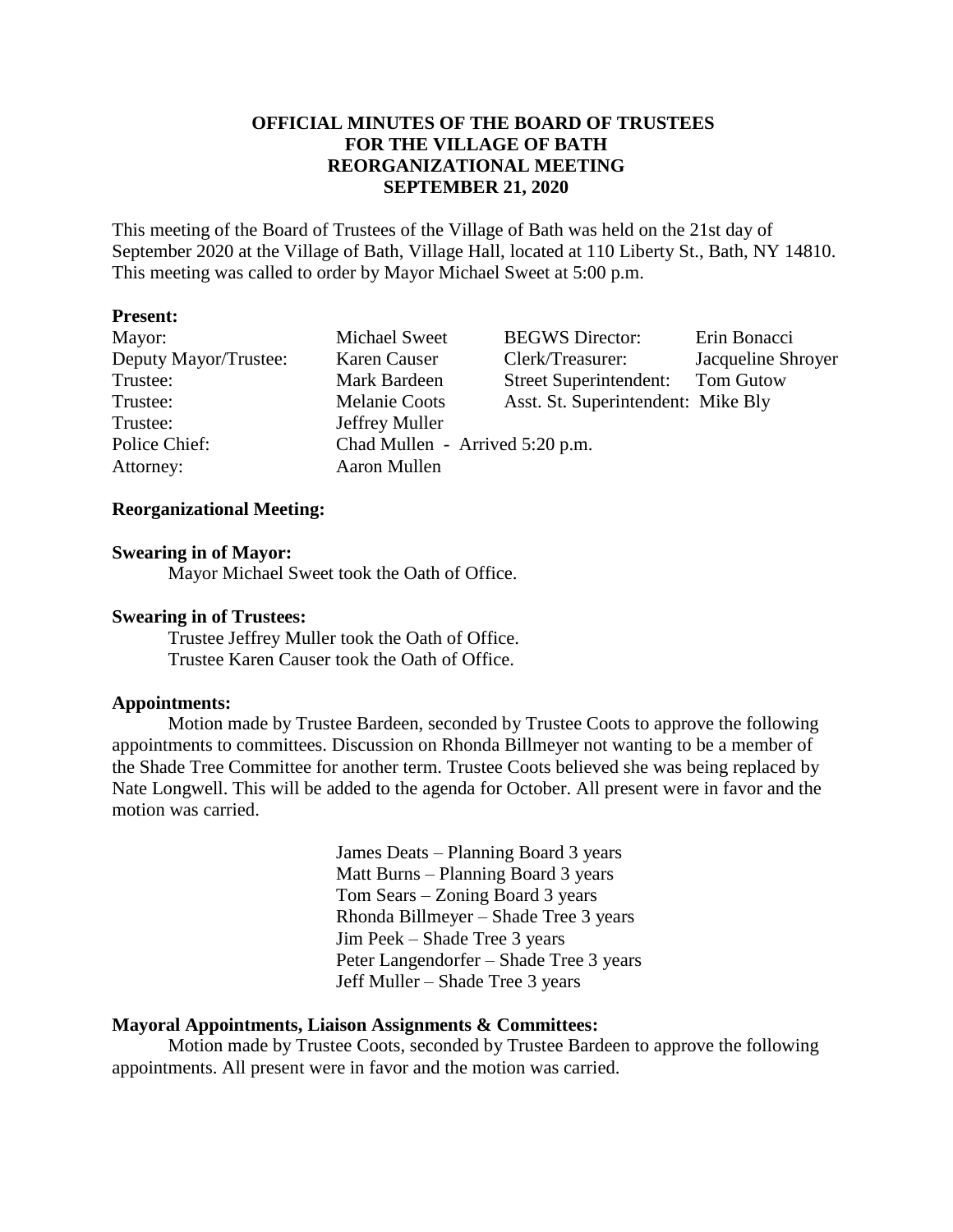# **Mayoral Appointments**

Clerk/Treasurer (Two Years) Jacqueline Shroyer Deputy Clerk/Treasurer (One Year) Stephany Bartusiak Acting Village Justice (One Year) Vernard Anderson Registrar (Two Years) Jacqueline Shroyer Deputy Registrar (One Year) Stephany Bartusiak Deputy Mayor (One Year) Karen Causer Official Newspaper The Corning Leader Official Depositories Five Star Bank

Chemung Canal Trust Company

### **Liaison Assignments**

Attorney Mayor Bingo/Bell Jar Trustee Coots Clerk/Treasurer Mayor Deputy Clerk/Treasurer Mayor Code Enforcement Trustee Muller Fire Department Trustee Bardeen Police Department Trustee Causer Street Department Trustee Causer Town of Bath Trustee Bardeen Village Hall Mayor

**Chamber of Commerce** Trustee Coots Handicapped Accessibility Trustee Muller Historical Preservation Trustee Bardeen Housing Authority Trustee Coots Joint Economic Development Mayor John Southard Youth Recreation Trustee Coots Mossy Bank Park Trustee Muller Parks/Downtown Trustee Coots Planning Board Trustee Muller Shade Tree Trustee Muller Technology Trustee Bardeen Utilities Trustee Muller Zoning Trustee Muller Policies and Procedures Trustee Bardeen Employee Handbook Trustee Coots Village Sign Trustee Muller Comprehensive Plan Trustee Causer Street Lighting Trustee Muller

# **Committees**